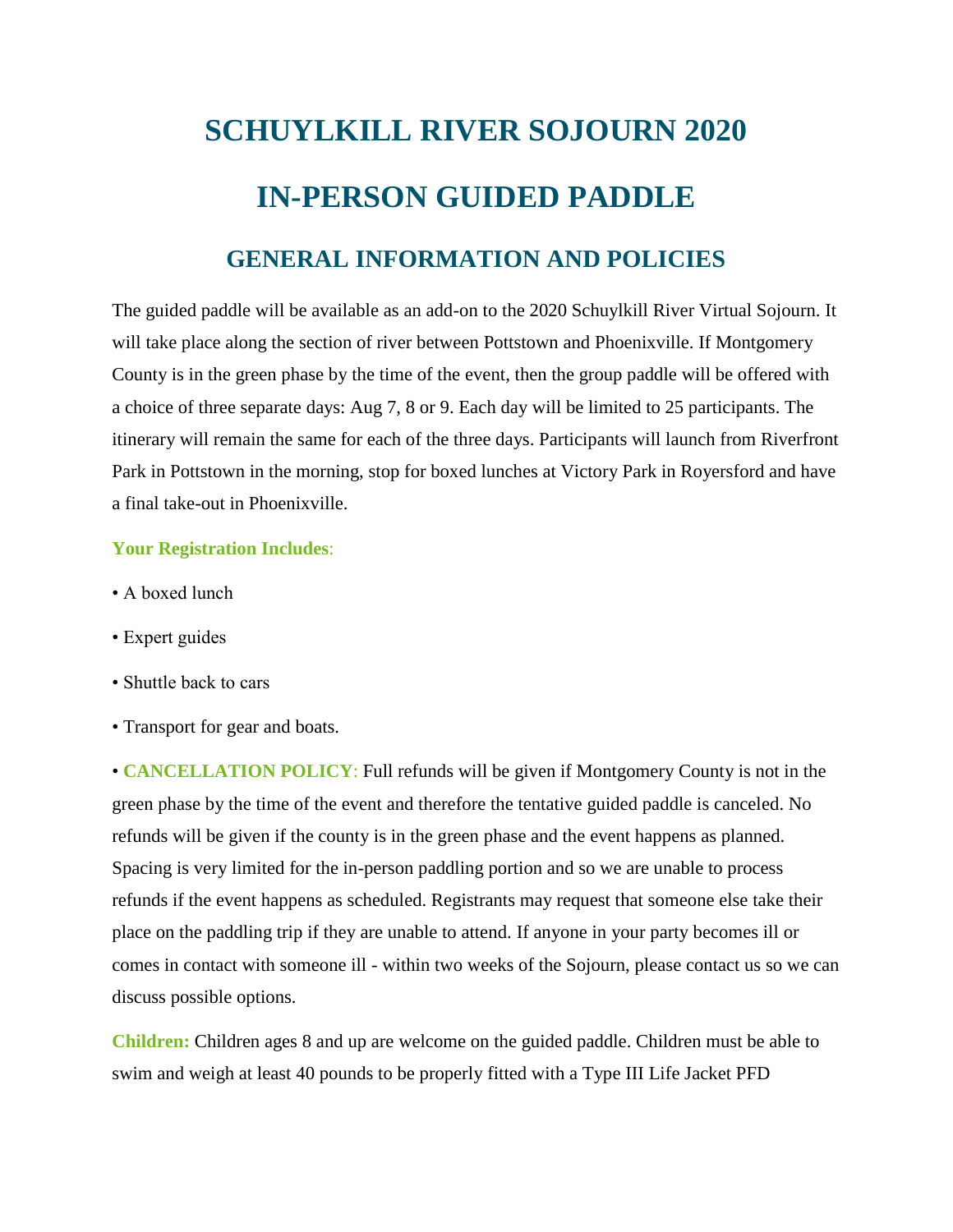*(inflatable life jackets are not permitted).* Under 18 must be accompanied by a parent or responsible adult. Not recommended for children under 8.

**Daily Plan Sheets:** Before the day of your guided paddle excursion, you'll receive an e-mail link to download the Daily Plan Sheet with the day's itinerary, maps, and other helpful information.

Share the Daily Plan Sheet link with family and friends so they can follow your progress down the river.

**Sojourn Check-In:** On the morning of the first day your guided paddle, you must check in. (The check-in location is identified on the Daily Plan Sheet. You will receive a Sojourn sticker for your boat and your meal ticket/name tag.

**Camping:** Camping will not be included as part of the guided paddle. If you need overnight accommodations, then we suggest you research lodging available in the area. Lodging arrangements are your responsibility. Campers are not permitted.

**Meals:** A boxed meal will be provided during lunch. Vegetarian meals will available if requested.

**Canoes, Kayaks and Rentals:** You must provide your own kayak or canoe, Type III Life Vest PFD *(inflatable life jackets are not permitted)* and paddles. A maximum of two adults and one child are permitted per canoe. Special exceptions are possible at the discretion of the safety leaders.

**If you wish to rent a kayak or canoe**: All rentals are handled by our outfitter, Take it Outdoors. More details about renting a kayak or canoe will be available during registration.

**On-River Information:** There will be a **mandatory safety meeting** the morning of your guided paddle. During the day expert guides will lead the group down the Schuylkill River. The group is expected to stay together, and at times will be required to stop and wait for all paddlers to move through a narrow area. Every paddler must stay in front of the last safety boat (sweep boat).

## **Sojourn Policies**

• No glass containers allowed on the river.